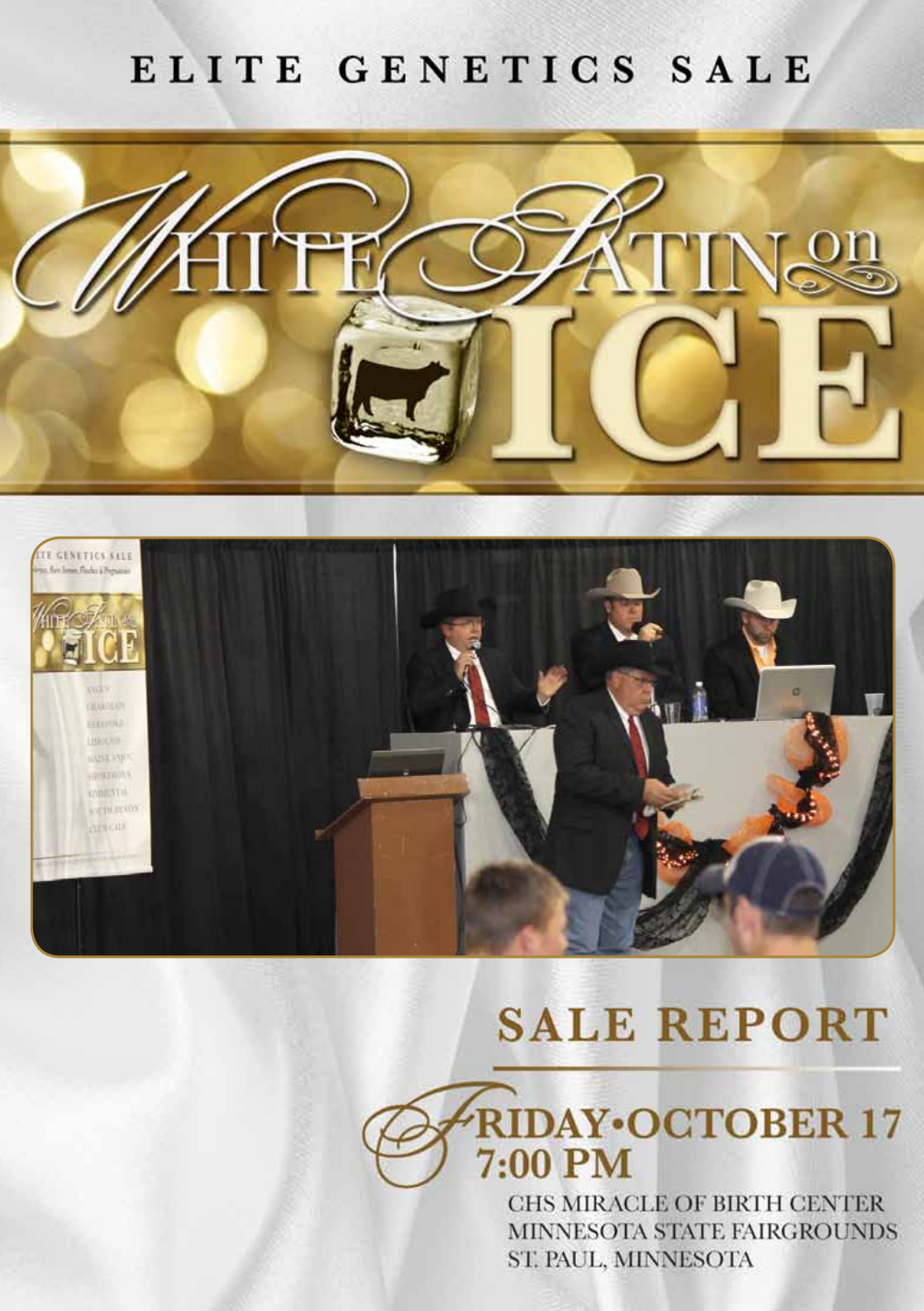



The 3rd Annual White Satin On Ice Embryo Sale has become on the favorite highlights of the activity packed MN Beef Expo held at the MN State Fair grounds. The progressive breeders from the upper Midwest gathered at the CHS Miracle of Birth Center for fellowship and to purchase top frozen genetics. Events like this could not happen without the support of the breeders and our sponsors. Three of the top embryo facilities in MN that sponsor White Satin are Diamond K Genetics, Polzin Embryo Center and Tri-County Veterinary Clinic. The embryo offering this year featured top females from the Angus, Red Angus, Hereford, Simmental and Charolais breeds as well as outstanding club calf genetics.

### **3 EMBryos of** *Goet I80 x AJE Gabby R7*

Breeder: Hilbrands Cattle Company Buyer: Pesek Cattle Farm, Taunton, MN





**3 EMBryos of** *WEBR TC Card Shark 1015 x SLGN Stony's Savannah*

> Breeder: Polzin Cattle Buyer: Hannon Boldvan, Caledonia, MN

> > **\$3,000**



**3 EMBryos of** *Leachman Saugahatchee 3000C x Moffitt Lassie M637*

> Breeder: Purfeerst Farms Buyer: Oak Ridge Farms, Fairmont, MN



**13**

**9**

**\$2,400**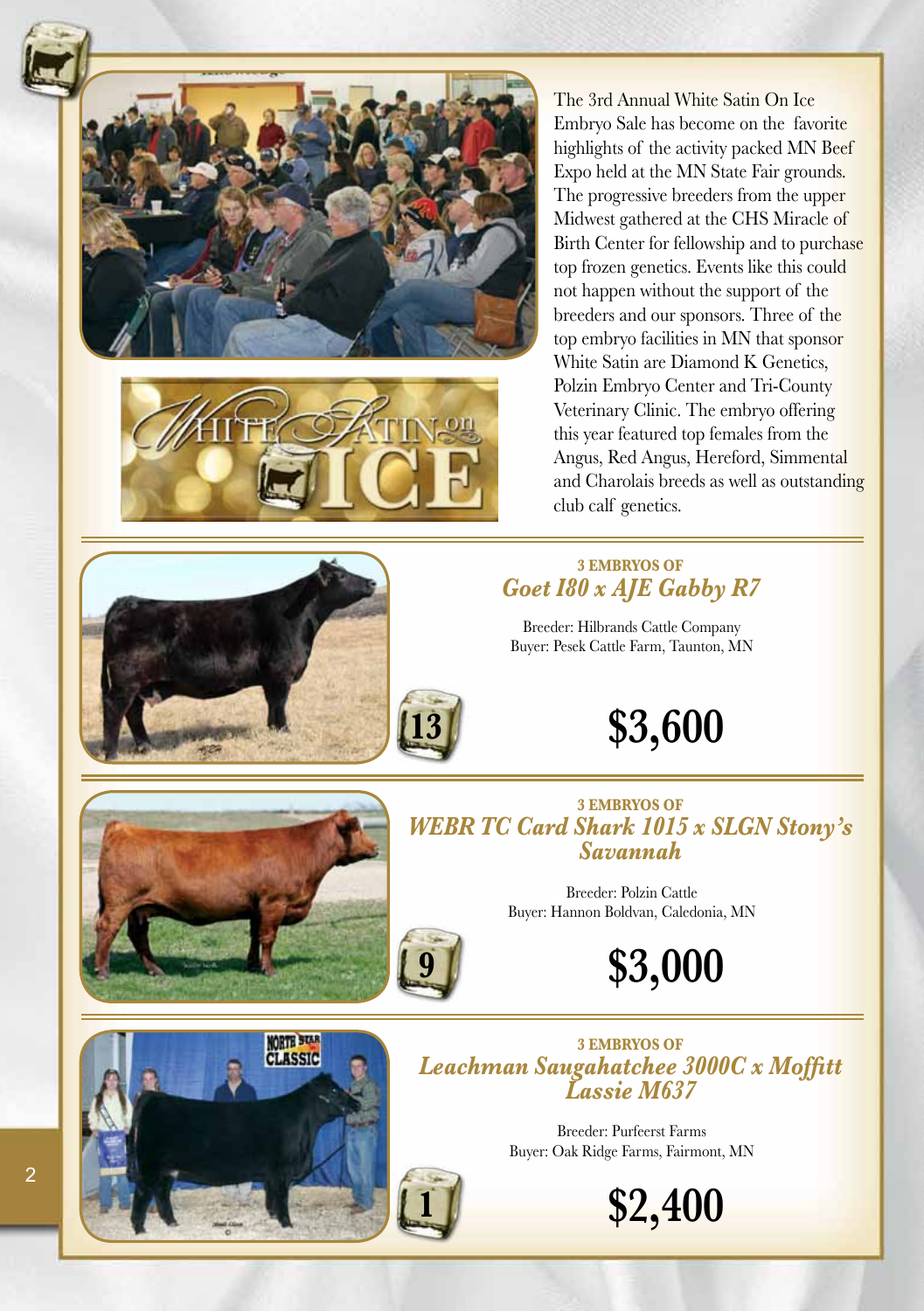

#### **3 EMBryos of** *S A V Renown 3439 x Frosty Upward 1100*

Breeder: Schiefelbein Farms Buyer: Homefront Cattle Company LLC, Utica, MN







**2**

**3 EMBryos of** *DRFS/GLL Armada 223A x Goihl Teasy*

> Breeder: Goihl Farms Buyer: Double R Farms, Sublette, IL

> > **\$2,400**

# *Tiger Woods*

# **37**

### **3 EMBryos of** *Tiger Woods x Sadie 63*

Breeder: Pesek Cattle Farm Buyer: Michael Hartwig, Albany, MN

**\$2,400**





**3 EMBryos of** *Monopoly x PZC Brooklyn 939P ET*

> Breeder: Polzin Cattle & Nelson Charolais Buyer: Terry Bollum, Deer Park, WA

> > **\$2,100**